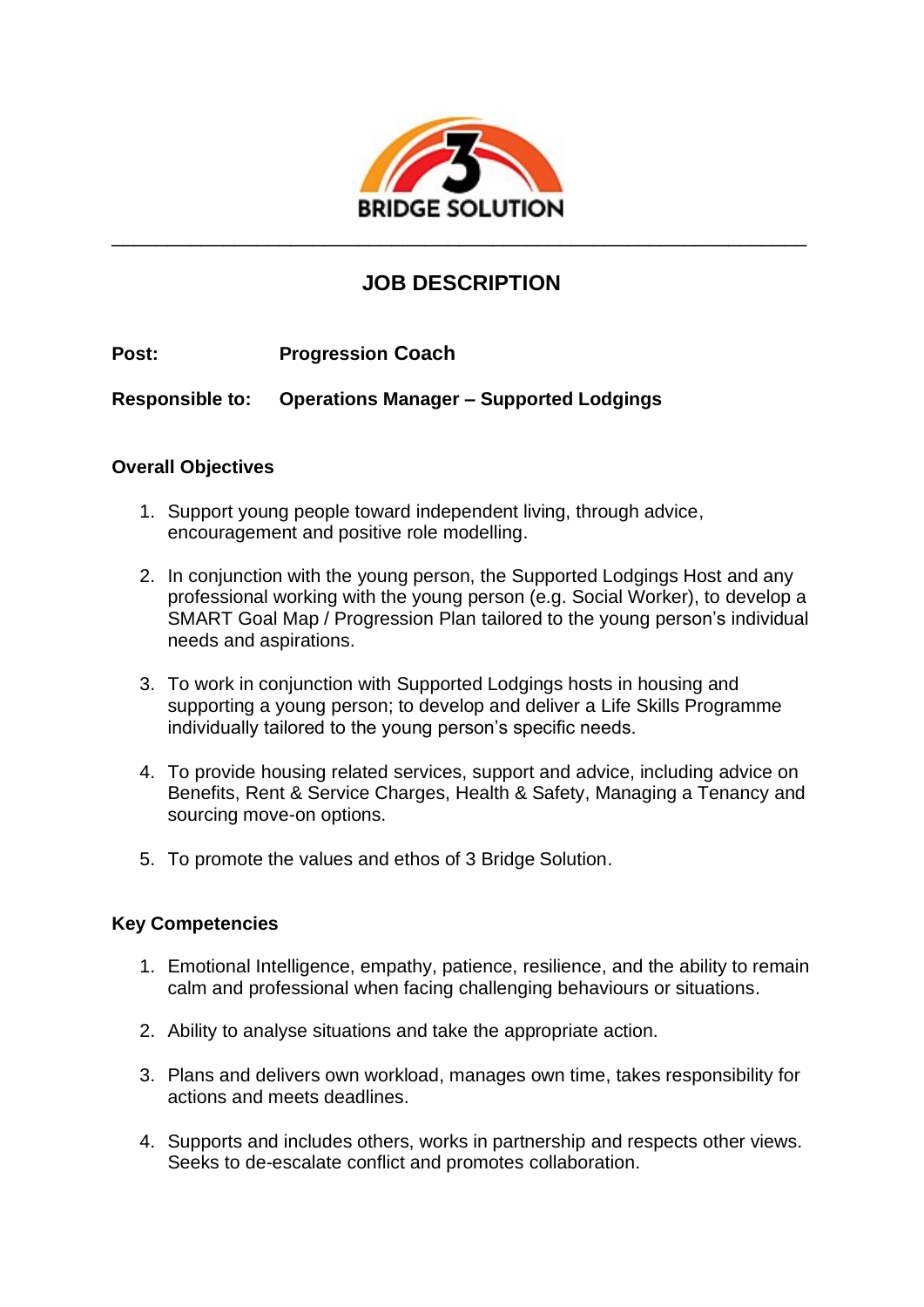- 5. Awareness of unconscious bias, ability to work with people from a variety of different backgrounds, cultures and beliefs.
- 6. Awareness of own strengths and limitations; open to learning, development and to sharing knowledge and experience.
- 7. Shows commercial awareness, understands cost, adheres to budgets, and delivers value for money.

#### **Main Duties**

#### **1. Support the needs of Young People**

- 1.1.To identify the needs of young people through consultation and agreement with the young person and their support network, i.e. Social Worker, YOS Worker etc.
- 1.2.To carry out risk assessments in line with Policy or when necessary due to the changing needs and aspirations of young people.
- 1.3.Encourage and support young people to live as fully and independently as possible within the local community, providing information, emotional and practical support and guidance as appropriate.
- 1.4.Prepare young people for independent living through an individually tailored Life Skills Programme.
- 1.5.Support young people preparing to move-on to greater independence, including support through the move and resettlement into their new home.
- 1.6.Where relevant and safe to do so, to work with families and young people to ensure mediation services are made available and effectively seek to return young people home.
- 1.7.Be aware of potential safeguarding concerns and contribute to the protection of young people from abuse and support young people when they are distressed.
- 1.8.Liaise with other housing, health and social care professionals, benefits, welfare and advocacy agencies, and other landlords as appropriate.
- 1.9.Maintain up to date, accurate records including case notes, Goal Maps & Progression Plans, Risk Assessments, Incident Reports, Rent, Service Charges and Benefits pertaining to young people.
- 1.10. To be aware of and promote co production opportunities.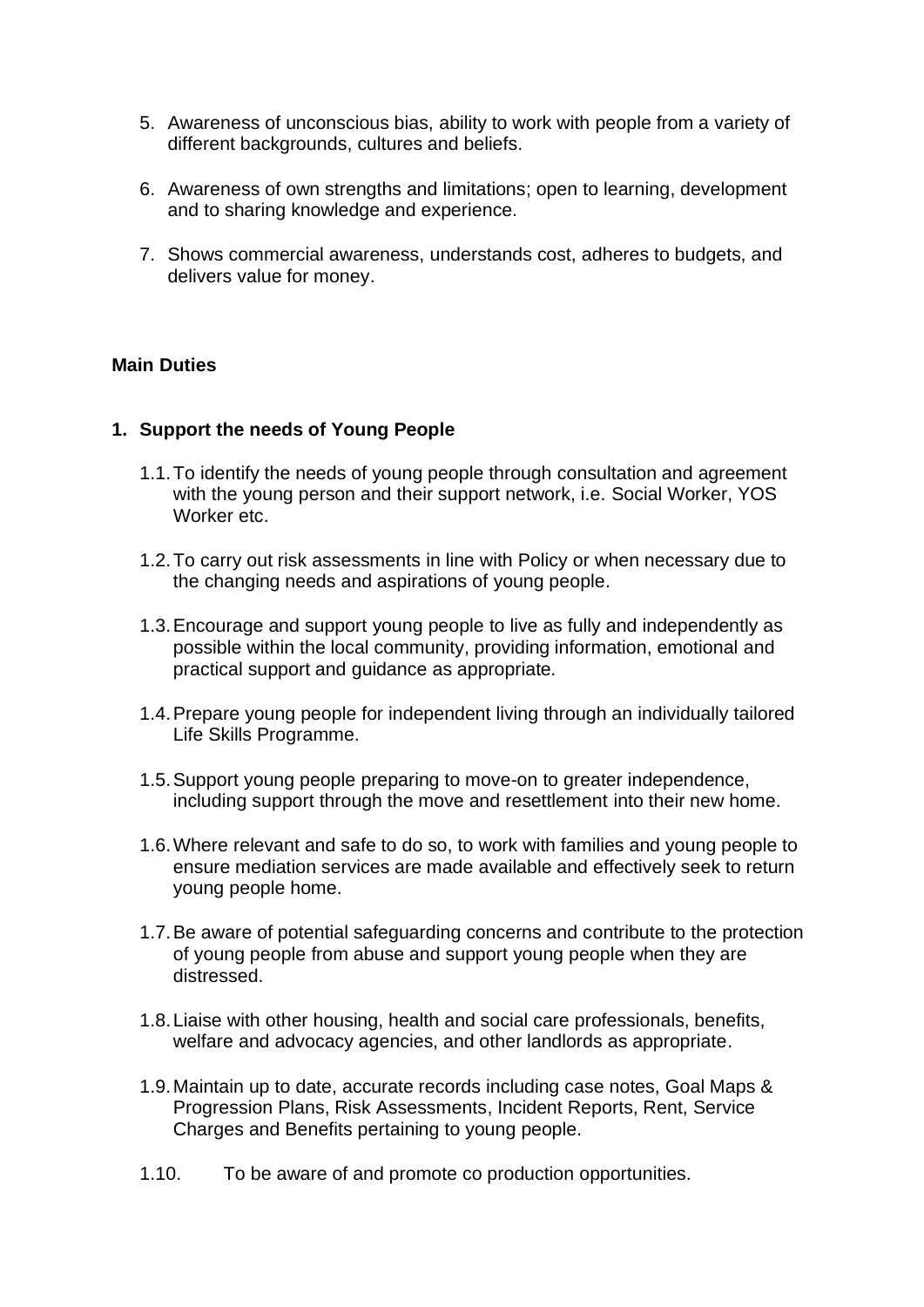### **2. Working with Supported Lodgings Hosts**

- 2.1.Support the Operations Manager to develop and maintain a network of appropriately trained and vetted Supported Lodgings Hosts.
- 2.2.Maintain regular contact / communication with Hosts and maintain accurate records.
- 2.3.Carry out Health & Safety checks within the Host's accommodation and deal with any concerns sensitively and promptly.
- 2.4.Appropriately raise any concerns relating to the Host's accommodation, visitors and report all significant concerns to the Operations Manager or Director.
- 2.5.To ensure any documentation, i.e. DBS, Health & Safety information is up to date and copies are maintained.

#### **3. Housing Management / Health & Safety**

- **3.1.**To actively ensure all voids are dealt with promptly, this will include promoting void rooms to referral agents and welcoming new young people into the service.
- 3.2.To clear void rooms and prepare rooms for new tenants in accordance with void management and lettings procedures.

3.3 To liaise with Benefits and other appropriate Agencies on behalf of the young person to ensure timely payment of Housing Benefits / Rent.

3.4 To deal with all rent arrears in compliance with the Rent Arrears Policy and Procedure.

3.5 To deal with breeches of occupancy agreements sensitively and efficiently, in accordance with warnings and appeal procedure.

3.87 To deal with evictions and terminations of tenancies sensitively and efficiently.

- 3.91 To be aware of and work within Health and Safety legislation.
	- 3.3.To ensure young people and Hosts have up to date information on Health and Safety, and to support them to manage their home.
	- 3.4.To ensure regular Health and Safety inspections are carried out, to alert the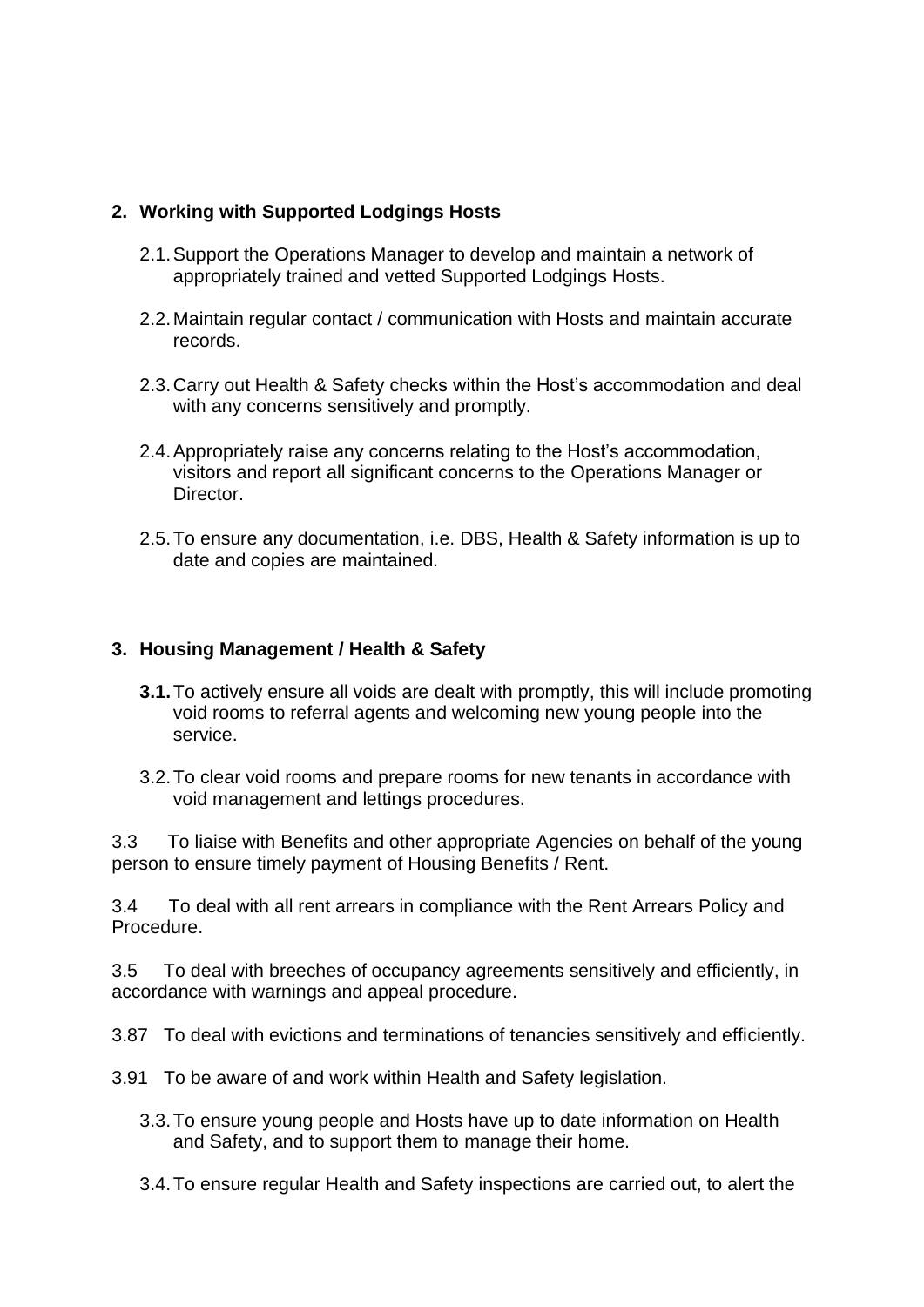appropriate people and take action to ensure households are safe and secure.

3.5. To assess risk and take appropriate steps to reduce potential for harm to self and others.

#### **4. General Duties**

- 4.1.To ensure confidentiality of all personal data and to produce monitoring records and reports as specified in the GDPR and Data Protection Act 2018.
- 4.2.To adhere to clear standards, work plans and targets.
- 4.3.Participate in regular supervision, training and seminars and take responsibility for personal / professional development.
- 4.4.To work flexibly according to the needs of the service.
- 4.5.To participate in staff rotas where applicable i.e. weekends, evenings and On Call, adhering to Lone working Procedures at all times.
- 4.6.To contribute to quality assurance and monitoring systems and reports.

7.1. To ensure Equality policy and procedures are actively promoted in all areas of work, and that services are accessible to all.

- 7.7. To carry out any other duties appropriate to the post as directed by the Operations Manager, other Managers and / or Director.
- 7.8. To maintain professional boundaries, promote and uphold the values and ethos of 3 Bridge Solution.

# **PERSON SPECIFICATION**

# **Progression Coach (Support Worker - SUPPORTED LODGINGS)**

**Essential / Desirable**

# **1. KNOWLEDGE & EXPERIENCE**

1.1 Minimum 2 years' experience working with Children / Young People and / or Vulnerable Adults **Essential**

1.2 At least two years' experience of working in housing and / or support services **Essential**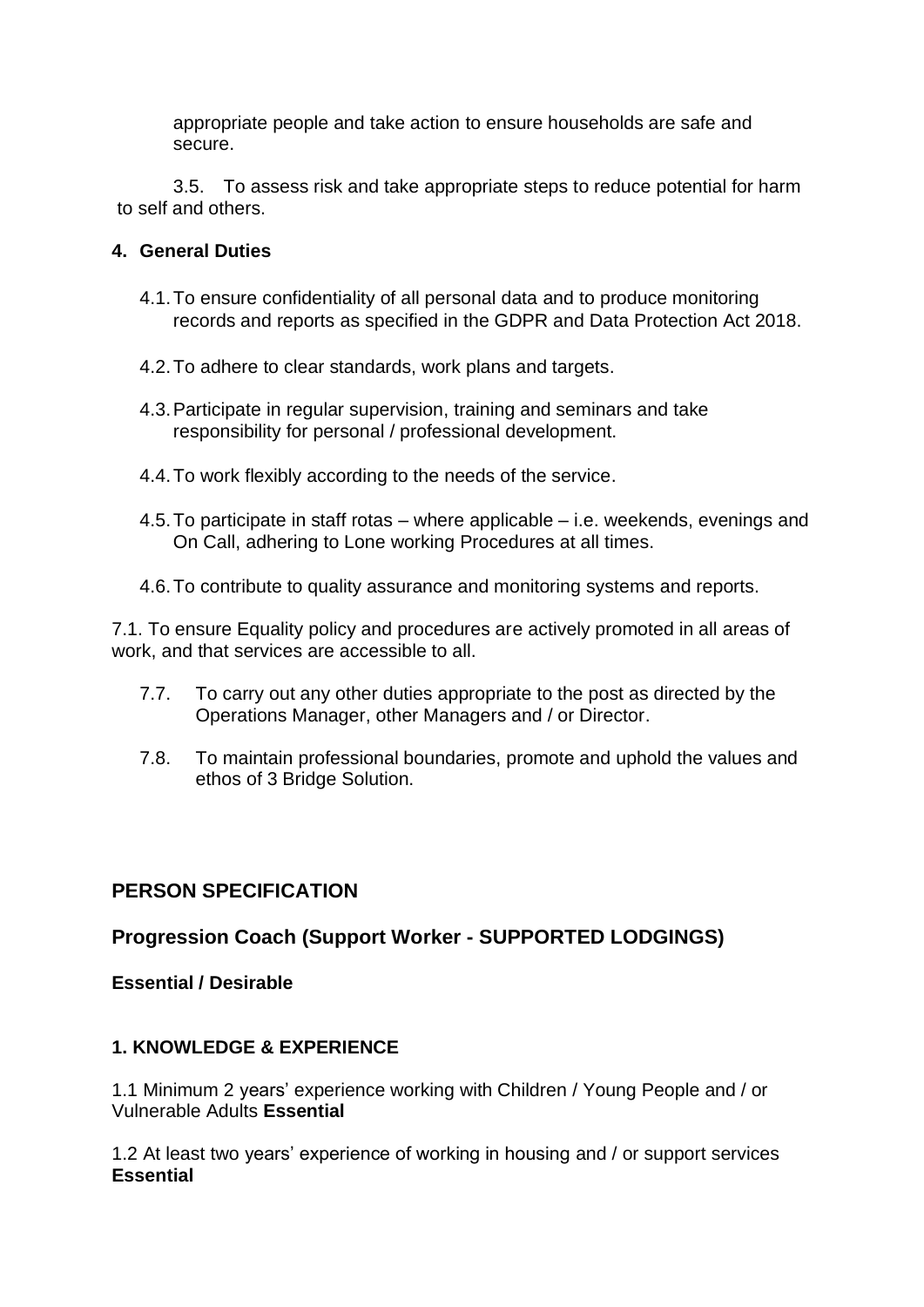1.3 Understanding of the importance of Health & Safety, fire safety & and ability to develop good practice in this area **Essential**

1.4 Experience of taking responsibility for your own workload & of undertaking a range of administrative & financial tasks applicable to the role **Essential**

1.5 Computer literate with competency in MS Office software **Essential**

1.6 A demonstrable understanding of the Care System and homelessness **Essential**

1.7 A demonstrable understanding of the needs & challenges facing young people, including Safeguarding, Modern Slavery, Education & Employment, Discrimination, Drugs & Alcohol and Mental ill health. **Essential**

# **2. SKILLS & ABILITIES**

2.1 Clean Driving Licence with access to a vehicle **Desirable**

2.2. The ability to create and monitor a SMART Support / Progression Plan with a young person and their support network. **Essential**

2.3. Undertake safeguarding responsibilities in line with Local Authorities & 3 Bridge Solution policies and procedures **Essential**

2.4. Ability to build positive relationships with young people and support them towards their goals and aspirations. **Essential**

2.5. Ability to work independently and as part of a team **Essential**

2.6 Ability to manage complex, challenging situations, whilst maintaining professional boundaries, appropriate language and behaviour. **Essential**

2.7. Ability to be flexible and adaptable, manage your own time, plan your workload in advance, meet deadlines and commitments. **Essential**